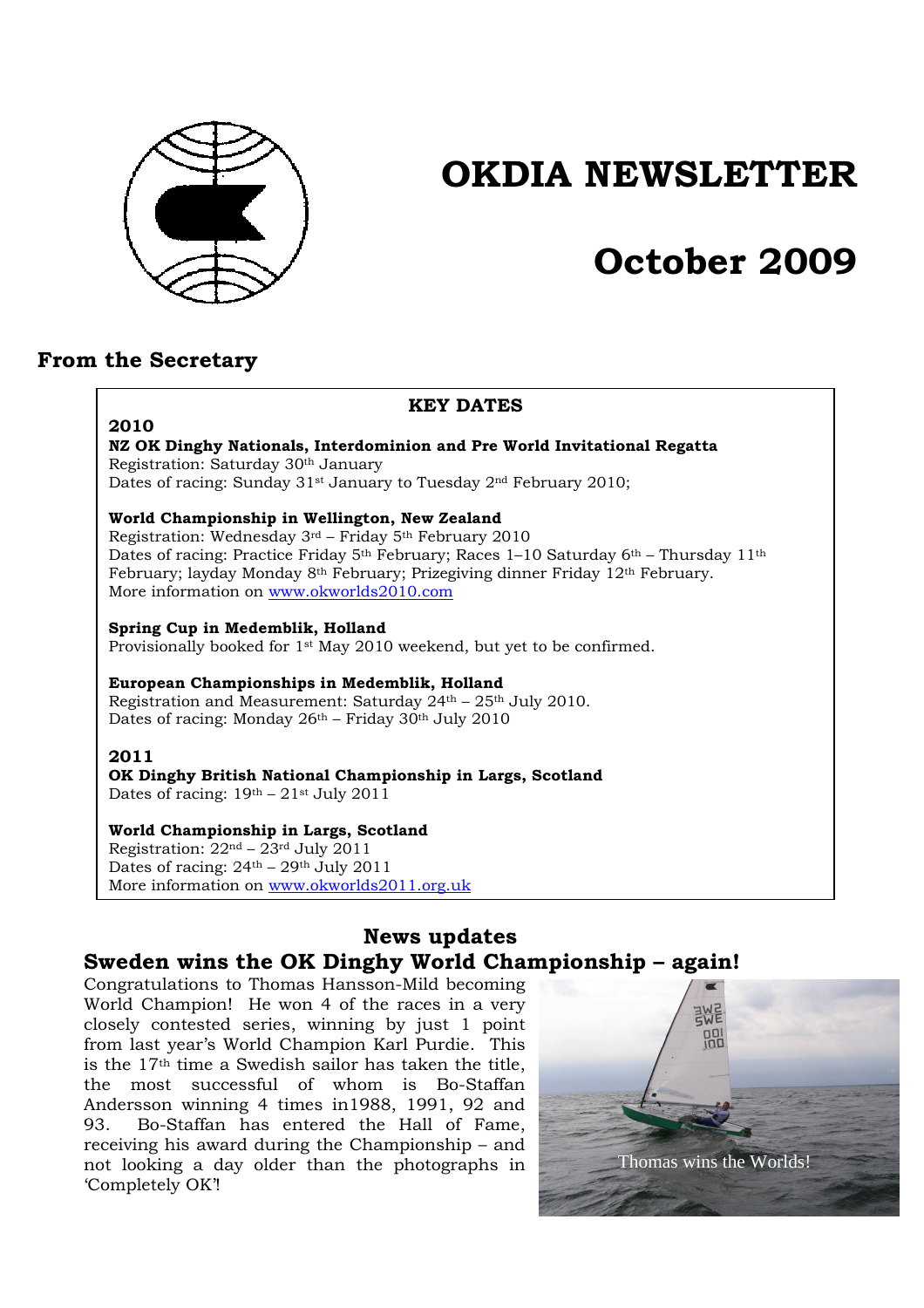We had two more countries participating for the first time in many years. Although sailing under GER 607, the results for Christian Heinze were recorded under the USA Association. We also

warmly welcomed two French sailors who were heard to comment that they don't get waves like this on the Seine as wind and sea funnelled between the mainland and Oland! The city of Kalmar had quite an atmosphere at night and most teams could be seen eating and drinking in this very pretty city.

We also warmly welcomed 2 French sailors who were heard to comment that they don't get waves like these on the Seine as wind and sea funnelled between the mainland and Öland! We thank the Swedish Association for all of the planning and preparation they did to make it another memorable Worlds. We were particularly pleased with the number of sailing magazines that published the daily reports – thanks to Robert Deaves for all the marketing he does on behalf of the Class.

### **Measurement in Kalmar, Sweden**



been working very hard to ease the process of measurement checking at a World Championship. The competitors supplied their boat hull details on the Worlds entry form, so the Committee was able to identify in advance which hulls they would like to check in the measurement jig. One hull from each commercial boat builder was checked, as were all oneoff hulls. The majority of sailors were able to complete the process in less than 1 hour. I know the New Zealand team is planning to adopt a similar procedure, with countries allocated specific time slots.

Alistair Deaves was voted in as our new Technical Committee Chairman on receipt of Christian Hartmann's resignation. We thank Christian for his

dedication and unstinting efforts over the ten years he spent immersed in the rules of the International OK Dinghy. Alistair's new committee is posted on the OKDIA website. They are waiting to be contacted with ideas and thoughts that you may have as an individual or as a Class Association!

#### **President's Report**

Hi everyone, firstly I would like to thank everyone for allowing me to become President.

I would also like to thank Greg for a great job over the last 4 years, and I hope I can keep things running as smoothly.

We have just finished the 2009 World Championships in Kalmar Sweden. It was a great regatta, and it was good to see Thomas win after many years in the class, both sailing and in his official capacities.

I would like to thank Mary Reddyhoff for the great Press coverage and reports, which were issued during the regatta. They were done very promptly after the racing, which kept the rest of our members and the world informed on what was happening. I also would like to thank Mary for the great job in organising the OKDIA stuff at the regatta, perpetual trophies, ties etc., as I forgot to thank her on presentation night, sorry Mary. I would also like to thank the Swedish OK Association and the Kalmar Race Week.

The World Championships were run smoothly, and it was great to get ten races completed, without any hiccups. We had a great presentation night with many people dancing, and some singing, (Thomas don't give up your day job). During the regatta, we also introduced two new